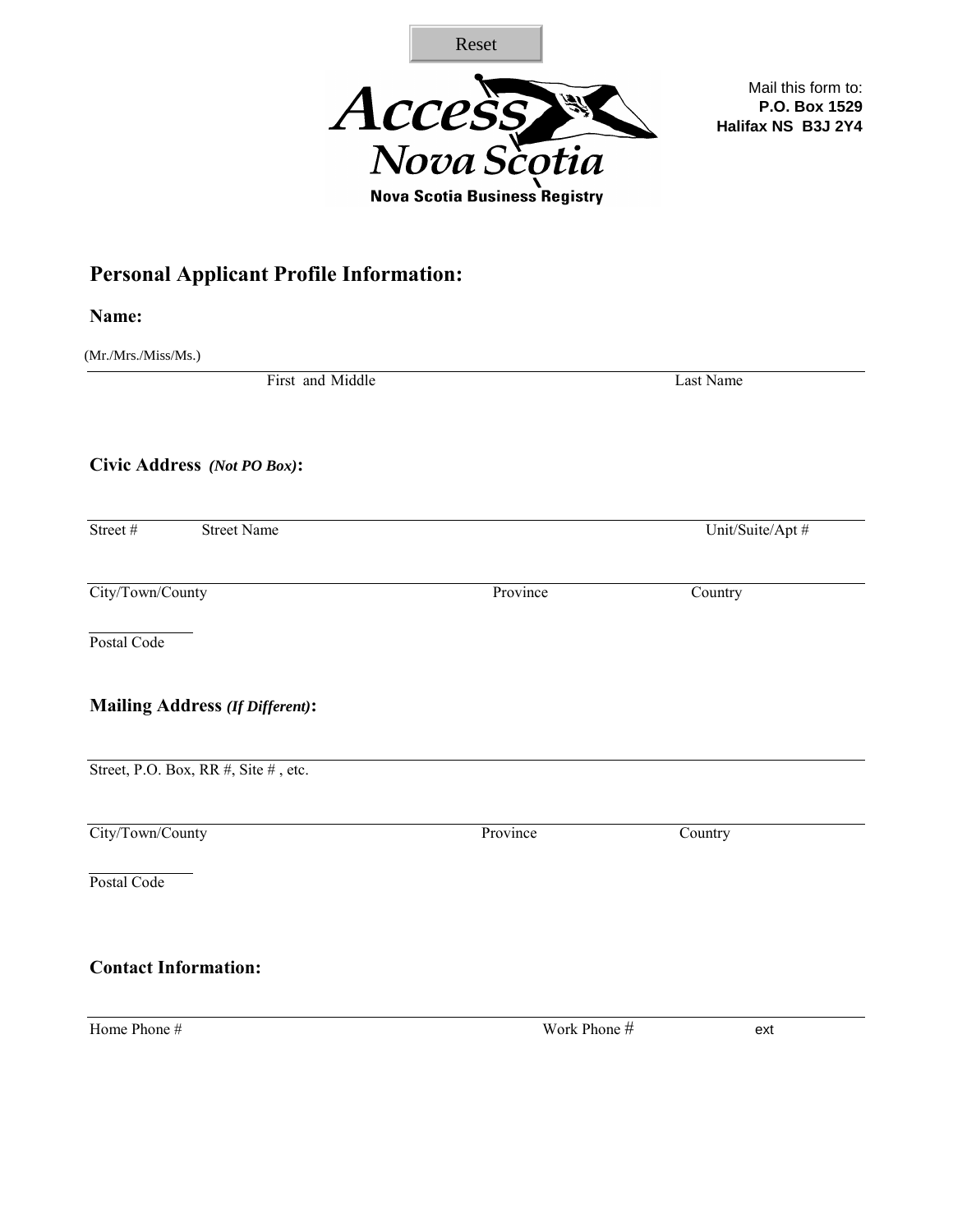

### **Department of Finance Office of the Superintendent of Insurance INDIVIDUAL INSURANCE LICENCE:**

| Governing Legislation: Insurance Act                                                      |                                            | Please check "one" appropriate item                      |
|-------------------------------------------------------------------------------------------|--------------------------------------------|----------------------------------------------------------|
| <b>INSURANCE AGENT LICENCE</b>                                                            |                                            |                                                          |
| $\Gamma$ ransfer (\$66.35)<br><b>New</b>                                                  | <b>Renew/Transfer</b><br>Reinstate         |                                                          |
| <b>INDIVIDUAL LICENCE</b>                                                                 | <b>INDIVIDUAL LICENCE</b>                  | <b>INDIVIDUAL LICENCE</b>                                |
| <b>LIFE</b>                                                                               | <b>GENERAL</b>                             | <b>ADJUSTER</b>                                          |
| LLQP Life, Accident & Sickness<br>LLQP Accident & Sickness<br>Life, Accident and Sickness | $\Box$ Level 2<br>Level 1<br>Level 3       | $\perp$ Level 1<br>Level 2<br>$\vert$ Level 3<br>Level 4 |
| Accident and Sickness                                                                     | <b>INDIVIDUAL LICENCE</b><br><b>TRAVEL</b> |                                                          |
|                                                                                           | Travel, Accident & Baggage                 |                                                          |

#### **Make sure application has:**

- **(1)** All questions answered.
- **(2)** Supporting documents attached.
- **(3)** Required signatures.
- **(4)** \$398.10 licensing fee. (Cheque made payable to "Minister of Finance")

#### **PART A – Examination Requirements**

Check box to indicate proof of Nova Scotia Provincial Licensing exam results attached, or provide following information.

| Pre-Licensing Exam<br>Results                                                      | Certificate of Authority<br>(Non-Resident) | $\Box$ Copy of Insurance<br><b>Institute Courses</b><br>(Adjuster licence only) | <b>Adjuster Agreement</b><br>(Levels $1, 2 \& 3$ )<br>(Adjuster licence only) |
|------------------------------------------------------------------------------------|--------------------------------------------|---------------------------------------------------------------------------------|-------------------------------------------------------------------------------|
| General Applicant Only<br>(Provide copy of IIC)<br>Courses or CAIB<br>Completions) |                                            |                                                                                 |                                                                               |
| <b>Date Exam Written:</b>                                                          |                                            |                                                                                 |                                                                               |
| <b>Exam marks:</b>                                                                 |                                            |                                                                                 |                                                                               |

Courier: Office of the Superintendent of Insurance Phone: 902-424-7551 Email: fininst@gov.ns.ca 1723 Hollis Street, 4th Floor, Halifax, NS B3J 1V9 902-424-5528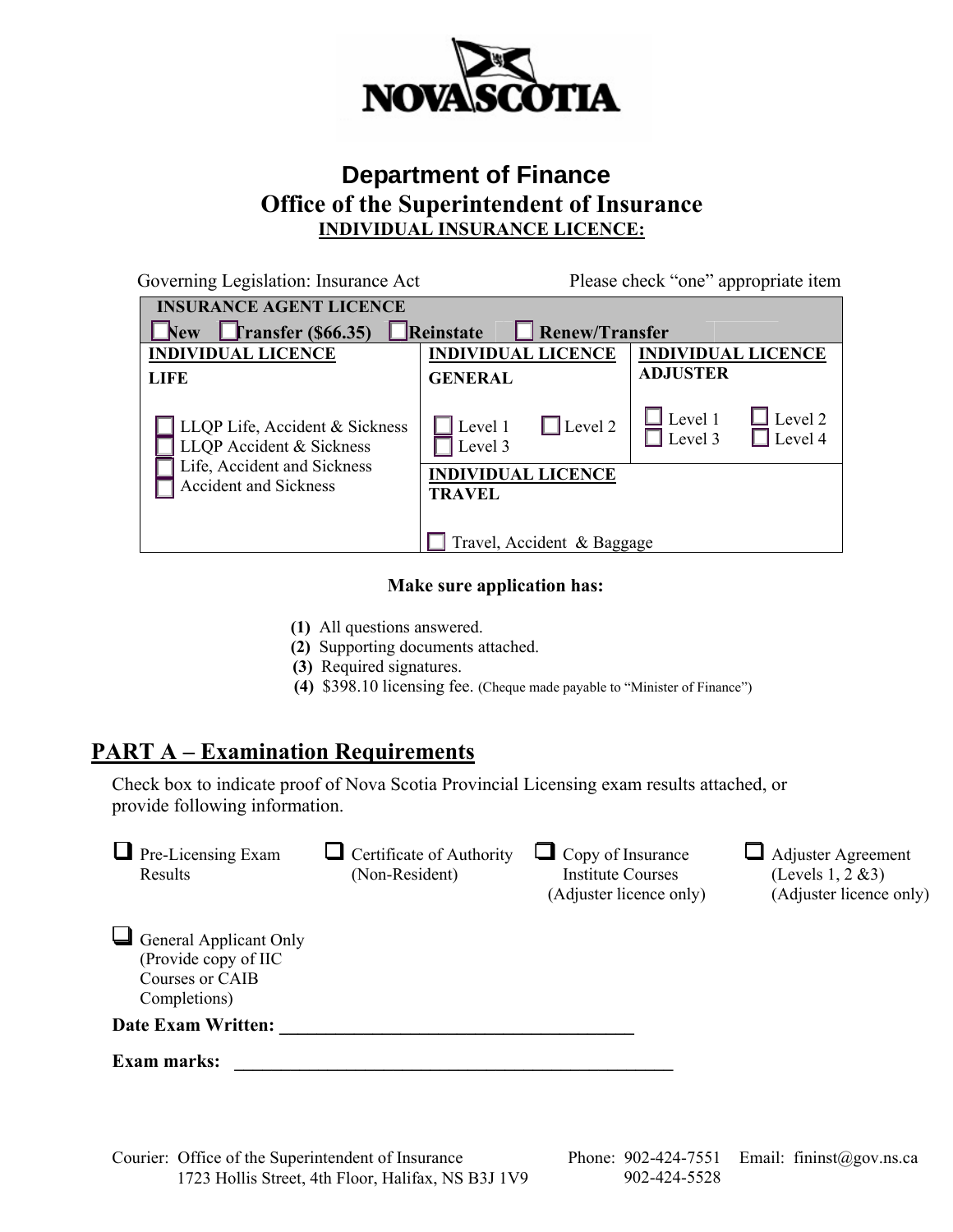### **PART B - Questionnaire**

**If you answer YES to any question in PART B, attach a written explanation and any documents as requested. If the Application is a transfer, only attach supporting documentation not previously submitted.** 

|     | (1) Have you ever had any licence or registration of any kind refused, suspended, revoked<br>or subject to a disciplinary hearing?                                                                             | $\Box$ YES | $\square$ NO |
|-----|----------------------------------------------------------------------------------------------------------------------------------------------------------------------------------------------------------------|------------|--------------|
|     | (2) Have you ever been convicted of an offence in any province, territory, state or country<br>or are you currently the subject of any charges?                                                                | $\Box$ YES | $\square$ NO |
|     | (3) Have you ever been involved in a personal or corporate bankruptcy within<br>six years of the date of this application? (If yes, attach statement of affairs and/or discharge)                              | $\Box$ YES | $\square$ NO |
|     | (4) Are there any unpaid judgements against you?                                                                                                                                                               | $\Box$ YES | $\Box$ NO    |
|     | (5) Will you be engaged or employed in any other business, occupation or profession?                                                                                                                           | $\Box$ YES | $\square$ NO |
|     | (6) Have you ever had an employment or business relationship terminated for breach of<br>trust or confidentiality, fraud, misappropriation of funds, theft, forgery, sexual<br>harassment or physical assault? | $\Box$ YES | $\Box$ NO    |
| (7) | Do you currently hold, or have you previously held, an Insurance Agent Licence in the<br>Province of Nova Scotia?                                                                                              | <b>YFS</b> | N()          |

#### **PART C – General Information**

**1)** Date of Birth:

Day Month Year

Name, address and Revenue Canada Business Number of Agency where you will be employed:

**2)** Are you currently licenced/registered for the sale of any other financial products or services. If yes, please provide details.

\_\_\_\_\_\_\_\_\_\_\_\_\_\_\_\_\_\_\_\_\_\_\_\_\_\_\_\_\_\_\_\_\_\_\_\_\_\_\_\_\_\_\_\_\_\_\_\_\_\_\_\_\_\_\_\_\_\_\_\_\_\_\_\_\_\_\_\_\_\_\_\_\_\_\_\_\_\_\_\_\_\_ \_\_\_\_\_\_\_\_\_\_\_\_\_\_\_\_\_\_\_\_\_\_\_\_\_\_\_\_\_\_\_\_\_\_\_\_\_\_\_\_\_\_\_\_\_\_\_\_\_\_\_\_\_\_\_\_\_\_\_\_\_\_\_\_\_\_\_\_\_\_\_\_\_\_\_\_\_\_\_\_\_\_

\_\_\_\_\_\_\_\_\_\_\_\_\_\_\_\_\_\_\_\_\_\_\_\_\_\_\_\_\_\_\_\_\_\_\_\_\_\_\_\_\_\_\_\_\_\_\_\_\_\_\_\_\_\_\_\_\_\_\_\_\_\_\_\_\_\_\_\_\_\_\_\_\_\_\_\_\_\_\_\_\_\_ \_\_\_\_\_\_\_\_\_\_\_\_\_\_\_\_\_\_\_\_\_\_\_\_\_\_\_\_\_\_\_\_\_\_\_\_\_\_\_\_\_\_\_\_\_\_\_\_\_\_\_\_\_\_\_\_\_\_\_\_\_\_\_\_\_\_\_\_\_\_\_\_\_\_\_\_\_\_\_\_\_\_

\_\_\_\_\_\_\_\_\_\_\_\_\_\_\_\_\_\_\_\_\_\_\_\_\_\_\_\_\_\_\_\_\_\_\_\_\_\_\_\_\_\_\_\_\_\_\_\_\_\_\_\_\_\_\_\_\_\_\_\_\_\_\_\_\_\_\_\_\_\_\_\_\_\_\_\_\_\_\_\_\_\_  $\_$  , and the contribution of the contribution of the contribution of the contribution of  $\mathcal{L}_\mathcal{A}$ 

\_\_\_\_\_\_\_\_\_\_\_\_\_\_\_\_\_\_\_\_\_\_\_\_\_\_\_\_\_\_\_\_\_\_\_\_\_\_\_\_\_\_\_\_\_\_\_\_\_\_\_\_\_\_\_\_\_\_\_\_\_\_\_\_\_\_\_\_\_\_\_\_\_\_\_\_\_\_\_\_\_\_ \_\_\_\_\_\_\_\_\_\_\_\_\_\_\_\_\_\_\_\_\_\_\_\_\_\_\_\_\_\_\_\_\_\_\_\_\_\_\_\_\_\_\_\_\_\_\_\_\_\_\_\_\_\_\_\_\_\_\_\_\_\_\_\_\_\_\_\_\_\_\_\_\_\_\_\_\_\_\_\_\_\_

\_\_\_\_\_\_\_\_\_\_\_\_\_\_\_\_\_\_\_\_\_\_\_\_\_\_\_\_\_\_\_\_\_\_\_\_\_\_\_\_\_\_\_\_\_\_\_\_\_\_\_\_\_\_\_\_\_\_\_\_\_\_\_\_\_\_\_\_\_\_\_\_\_\_\_\_\_\_\_\_\_\_ \_\_\_\_\_\_\_\_\_\_\_\_\_\_\_\_\_\_\_\_\_\_\_\_\_\_\_\_\_\_\_\_\_\_\_\_\_\_\_\_\_\_\_\_\_\_\_\_\_\_\_\_\_\_\_\_\_\_\_\_\_\_\_\_\_\_\_\_\_\_\_\_\_\_\_\_\_\_\_\_\_\_

**3)** List the complete range of financial products you propose to sell:

**4)** Are you a director, officer or employee of a bank, loan corporation, finance or trust company? (If yes, specify which and provide name and address of such bank, loan corporation, finance or trust company)

**5)** General Agents Only – Are trust monies payable to (check one):

- Agency
- Sponsor
- You

Provide name and address of financial institution in which you deposit all monies: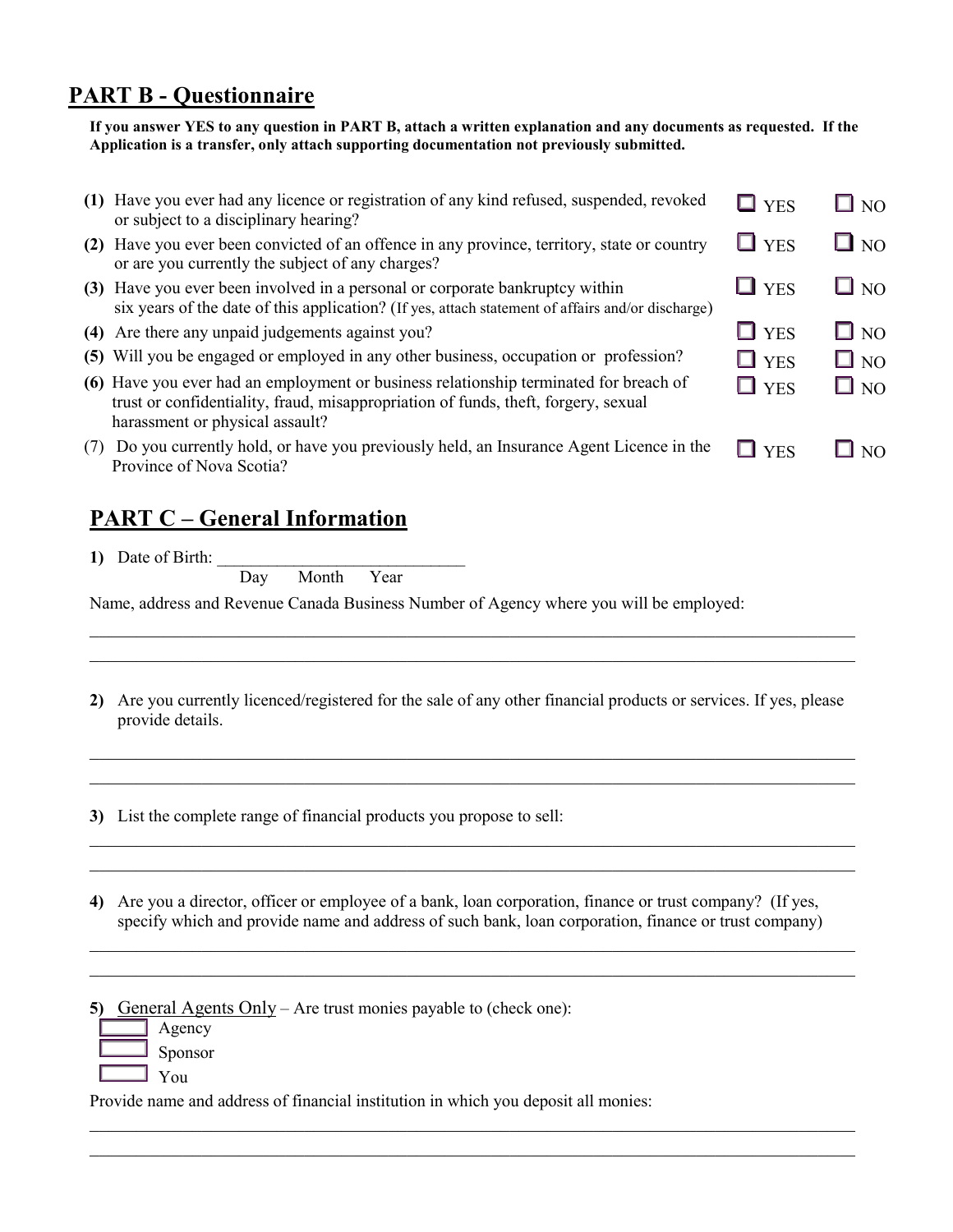# **PART D – Employment History**

#### **Provide employment history during the past three years.**

| Name & Address of Employer | <b>Nature of Employment</b> | <b>Period of Employment (give dates)</b><br>From: dd/mm/yyyy To: dd/mm/yyyy |  |
|----------------------------|-----------------------------|-----------------------------------------------------------------------------|--|
|                            |                             |                                                                             |  |
|                            |                             |                                                                             |  |
|                            |                             |                                                                             |  |
|                            |                             |                                                                             |  |
|                            |                             |                                                                             |  |
|                            |                             |                                                                             |  |
|                            |                             |                                                                             |  |
|                            |                             |                                                                             |  |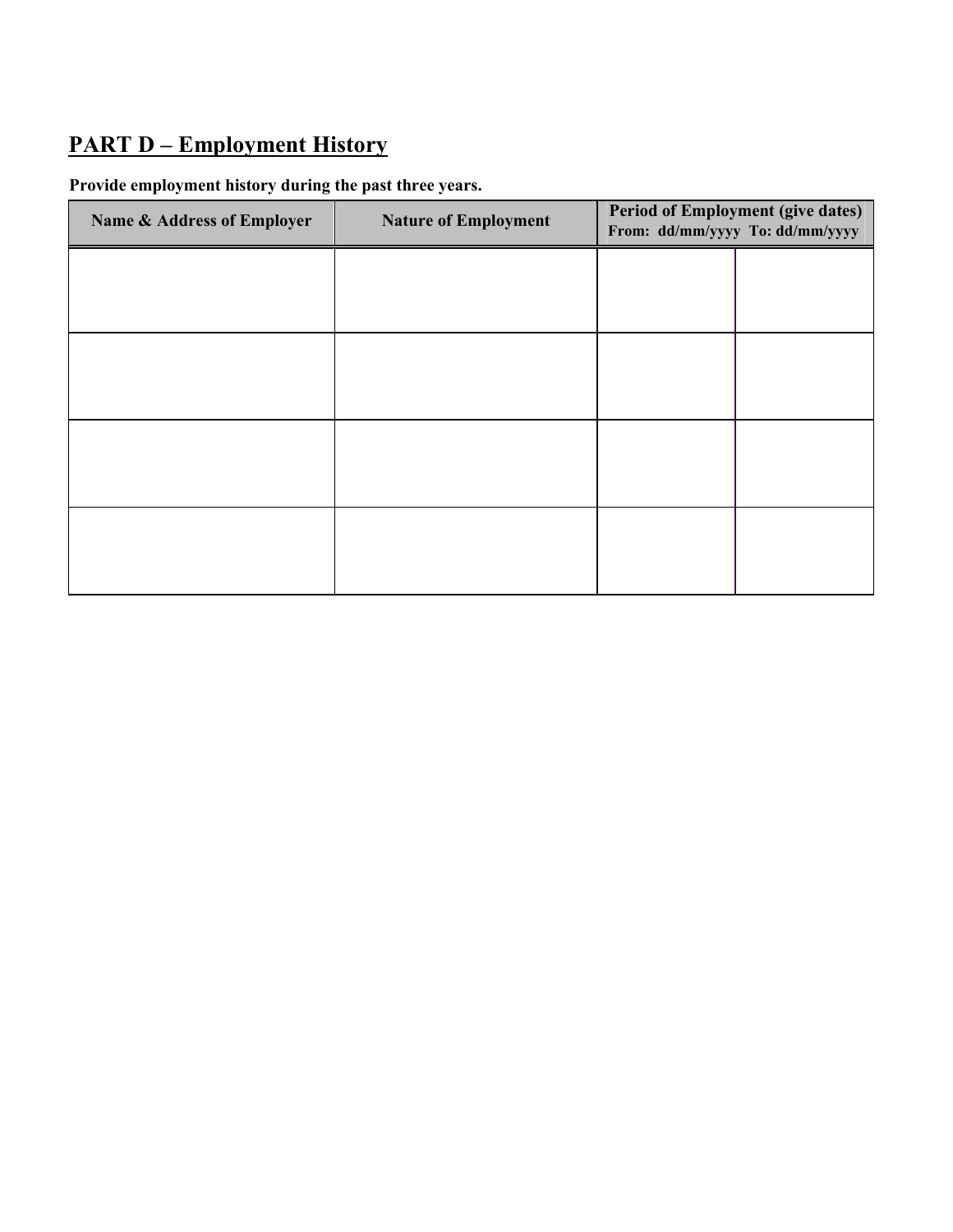### **PART E – Applicants Signature**

**I, the undersigned:**

- **(1) confirm the information presented is correct;**
- **(2) agree to abide by the Insurance Act & Regulations**
- **(3) authorize the Department of Finance to verify the information given with the appropriate sources.**

**Date of Application** Signature of Applicant

#### **PART F - Certificate of Sponsor**

**Agent Name**

**Is hereby sponsored to apply for a licence under the Insurance Act of Nova Scotia**  and to act as an (please designate): agent\_\_\_\_\_\_\_\_\_\_\_\_\_\_\_\_\_\_\_\_\_\_\_\_, **adjuster\_\_\_\_\_\_\_\_\_\_\_\_\_\_\_\_\_\_\_\_\_ of** 

**Name of Sponsoring Insurer or Corporate Adjuster upon issuance of a licence by the Superintendent of Insurance.** 

**The information given by the applicant in this application is true to the best of my knowledge. If, and when, th is sp onsorship is terminated, th e sponso r will p rovide written no tice o f**  withdrawal t o t he Sup erintendent o f Insu rance i ncluding t he dat e a nd reason for **termination.**

**Date By**

**Authorized Signature**

**Title of Signing Official Print Name**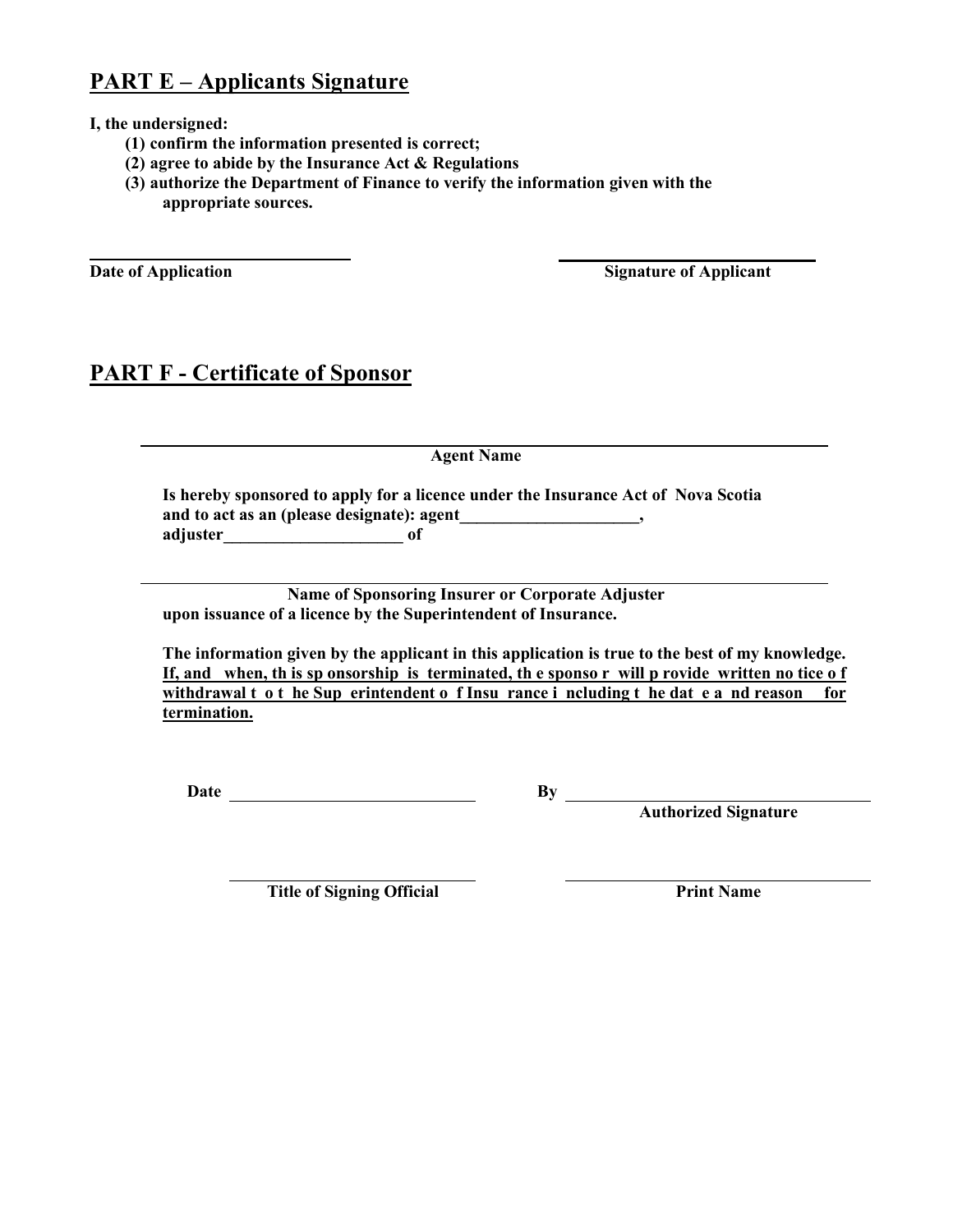#### **LEVEL I - PROBATIONARY ADJUSTER AGREEMENT**

I, the undersigned being an officer of a company that holds a valid Level V - Partnership or Corporate Adjusters Licence issued under the Insurance Act, hereby undertake to provide fo r continuous supervision of by a Level IV licensee employed in the same o ffice premises as this Level I licencee. I agree to be accountable for all business activities of the applicant.

I, the holder of Level I - Probationary Adjuster Licence, hereby agree to act under continuous supervision of the holder of a Level IV licence.

I acknowledge that, in accordance with Section 3 of the Regulations pursuant to Part IV of the Insurance Act, approved on November 24, 1992, that I may perform any activities relating to adjusting except that I may not:

(a) make or sign a report to any insurer,

(b) negotiate an insurance settlement, or

(c) attempt to interpret insurance coverage.

If this agreement is terminated by either party, written notice of termination and the reason must be provided to the Superintendent of Insurance, by the Level V licencee within 14 days of the termination date.

Date  $(d/m/v)$  Firm Name

 $\_$  , and the set of the set of the set of the set of the set of the set of the set of the set of the set of the set of the set of the set of the set of the set of the set of the set of the set of the set of the set of th

 $\overline{\phantom{a}}$  ,  $\overline{\phantom{a}}$  ,  $\overline{\phantom{a}}$  ,  $\overline{\phantom{a}}$  ,  $\overline{\phantom{a}}$  ,  $\overline{\phantom{a}}$  ,  $\overline{\phantom{a}}$  ,  $\overline{\phantom{a}}$  ,  $\overline{\phantom{a}}$  ,  $\overline{\phantom{a}}$  ,  $\overline{\phantom{a}}$  ,  $\overline{\phantom{a}}$  ,  $\overline{\phantom{a}}$  ,  $\overline{\phantom{a}}$  ,  $\overline{\phantom{a}}$  ,  $\overline{\phantom{a}}$ 

 $\overline{\phantom{a}}$  ,  $\overline{\phantom{a}}$  ,  $\overline{\phantom{a}}$  ,  $\overline{\phantom{a}}$  ,  $\overline{\phantom{a}}$  ,  $\overline{\phantom{a}}$  ,  $\overline{\phantom{a}}$  ,  $\overline{\phantom{a}}$  ,  $\overline{\phantom{a}}$  ,  $\overline{\phantom{a}}$  ,  $\overline{\phantom{a}}$  ,  $\overline{\phantom{a}}$  ,  $\overline{\phantom{a}}$  ,  $\overline{\phantom{a}}$  ,  $\overline{\phantom{a}}$  ,  $\overline{\phantom{a}}$ 

 $\overline{\phantom{a}}$  ,  $\overline{\phantom{a}}$  ,  $\overline{\phantom{a}}$  ,  $\overline{\phantom{a}}$  ,  $\overline{\phantom{a}}$  ,  $\overline{\phantom{a}}$  ,  $\overline{\phantom{a}}$  ,  $\overline{\phantom{a}}$  ,  $\overline{\phantom{a}}$  ,  $\overline{\phantom{a}}$  ,  $\overline{\phantom{a}}$  ,  $\overline{\phantom{a}}$  ,  $\overline{\phantom{a}}$  ,  $\overline{\phantom{a}}$  ,  $\overline{\phantom{a}}$  ,  $\overline{\phantom{a}}$ 

 $\overline{\phantom{a}}$  ,  $\overline{\phantom{a}}$  ,  $\overline{\phantom{a}}$  ,  $\overline{\phantom{a}}$  ,  $\overline{\phantom{a}}$  ,  $\overline{\phantom{a}}$  ,  $\overline{\phantom{a}}$  ,  $\overline{\phantom{a}}$  ,  $\overline{\phantom{a}}$  ,  $\overline{\phantom{a}}$  ,  $\overline{\phantom{a}}$  ,  $\overline{\phantom{a}}$  ,  $\overline{\phantom{a}}$  ,  $\overline{\phantom{a}}$  ,  $\overline{\phantom{a}}$  ,  $\overline{\phantom{a}}$ Officer or Partner of Level V Adjuster Company (Please sign and print name)

> Level I - Probationary Adjuster (Please sign and print name)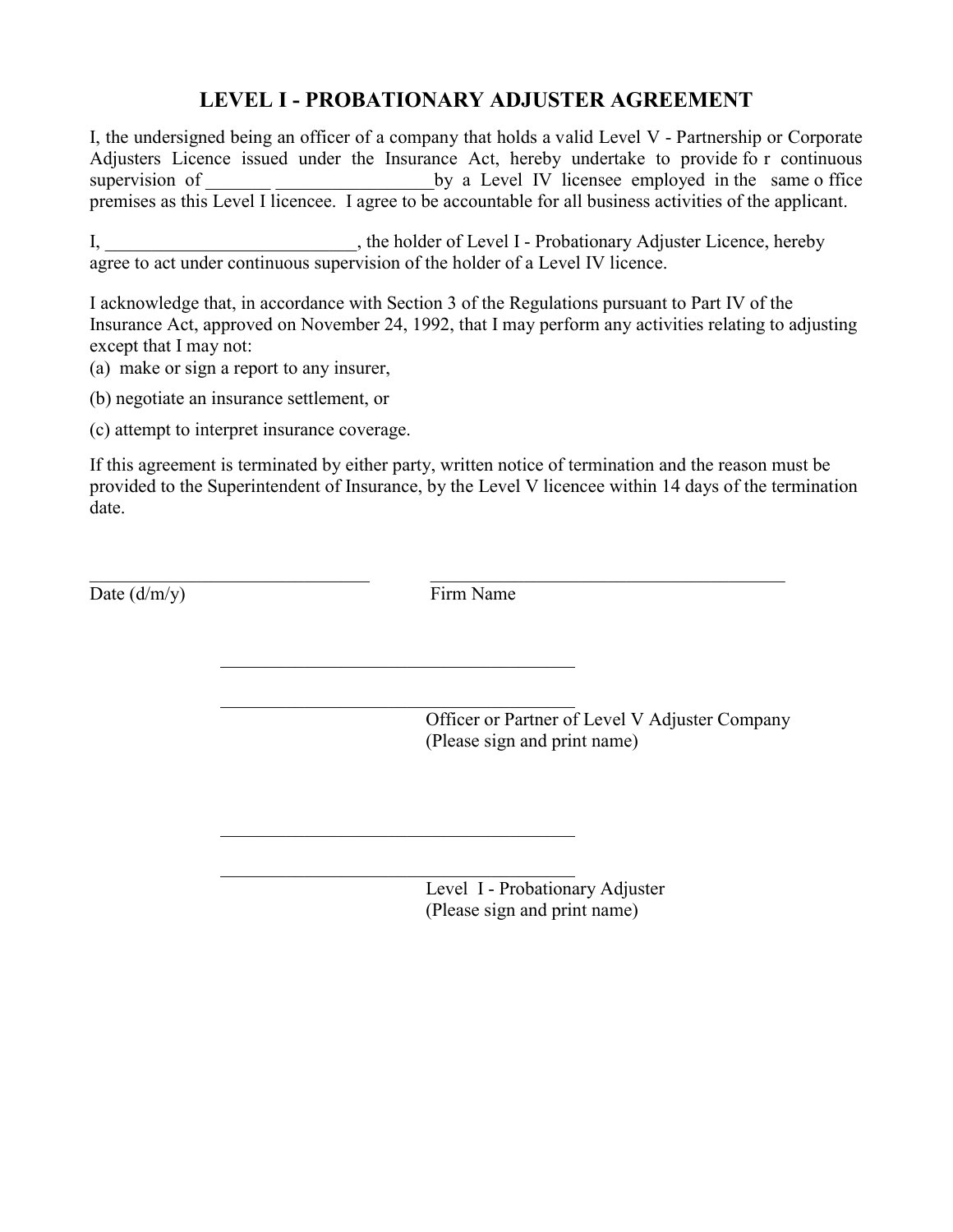## **LEVEL II - ASSISTANT ADJUSTER AGREEMENT**

I, the undersigned being an officer of a company that holds a valid Level V - Partnership or Corporate Adjusters Licence issued under the Insurance Act, hereby undertake to provide for continuous supervision of by a Level IV licensee employed in the same office premises as this Level II licencee. I agree to be accountable for all business activities of the applicant.

I, the holder of Level II - Assistant Adjuster Licence, hereby agree to act under continuous supervision of the holder of a Level IV licence.

I acknowledge that, in accordance with Section 5 of the Regulations pursuant to Part IV of the Insurance Act, approved on November 24, 1992, that I may perform any activities relating to adjusting and that I may:

(a) make or sign a report relating to insurance claims,

(b) negotiate an insurance settlement, or

(c) interpret insurance coverage.

If this agreement is terminated by either party, written notice of termination and the reason must be provided to the Superintendent of Insurance, by the Level V licencee within 14 days of the termination date.

Date  $(d/m/y)$  Firm Name

 $\_$  , and the set of the set of the set of the set of the set of the set of the set of the set of the set of the set of the set of the set of the set of the set of the set of the set of the set of the set of the set of th

 $\overline{\phantom{a}}$  ,  $\overline{\phantom{a}}$  ,  $\overline{\phantom{a}}$  ,  $\overline{\phantom{a}}$  ,  $\overline{\phantom{a}}$  ,  $\overline{\phantom{a}}$  ,  $\overline{\phantom{a}}$  ,  $\overline{\phantom{a}}$  ,  $\overline{\phantom{a}}$  ,  $\overline{\phantom{a}}$  ,  $\overline{\phantom{a}}$  ,  $\overline{\phantom{a}}$  ,  $\overline{\phantom{a}}$  ,  $\overline{\phantom{a}}$  ,  $\overline{\phantom{a}}$  ,  $\overline{\phantom{a}}$ 

 $\overline{\phantom{a}}$  ,  $\overline{\phantom{a}}$  ,  $\overline{\phantom{a}}$  ,  $\overline{\phantom{a}}$  ,  $\overline{\phantom{a}}$  ,  $\overline{\phantom{a}}$  ,  $\overline{\phantom{a}}$  ,  $\overline{\phantom{a}}$  ,  $\overline{\phantom{a}}$  ,  $\overline{\phantom{a}}$  ,  $\overline{\phantom{a}}$  ,  $\overline{\phantom{a}}$  ,  $\overline{\phantom{a}}$  ,  $\overline{\phantom{a}}$  ,  $\overline{\phantom{a}}$  ,  $\overline{\phantom{a}}$ 

 $\overline{\phantom{a}}$  ,  $\overline{\phantom{a}}$  ,  $\overline{\phantom{a}}$  ,  $\overline{\phantom{a}}$  ,  $\overline{\phantom{a}}$  ,  $\overline{\phantom{a}}$  ,  $\overline{\phantom{a}}$  ,  $\overline{\phantom{a}}$  ,  $\overline{\phantom{a}}$  ,  $\overline{\phantom{a}}$  ,  $\overline{\phantom{a}}$  ,  $\overline{\phantom{a}}$  ,  $\overline{\phantom{a}}$  ,  $\overline{\phantom{a}}$  ,  $\overline{\phantom{a}}$  ,  $\overline{\phantom{a}}$ 

 $\overline{\phantom{a}}$  ,  $\overline{\phantom{a}}$  ,  $\overline{\phantom{a}}$  ,  $\overline{\phantom{a}}$  ,  $\overline{\phantom{a}}$  ,  $\overline{\phantom{a}}$  ,  $\overline{\phantom{a}}$  ,  $\overline{\phantom{a}}$  ,  $\overline{\phantom{a}}$  ,  $\overline{\phantom{a}}$  ,  $\overline{\phantom{a}}$  ,  $\overline{\phantom{a}}$  ,  $\overline{\phantom{a}}$  ,  $\overline{\phantom{a}}$  ,  $\overline{\phantom{a}}$  ,  $\overline{\phantom{a}}$ Officer or Partner of Level V Adjuster Company (Please sign and print name)

> Level II - Probationary Adjuster (Please sign and print name)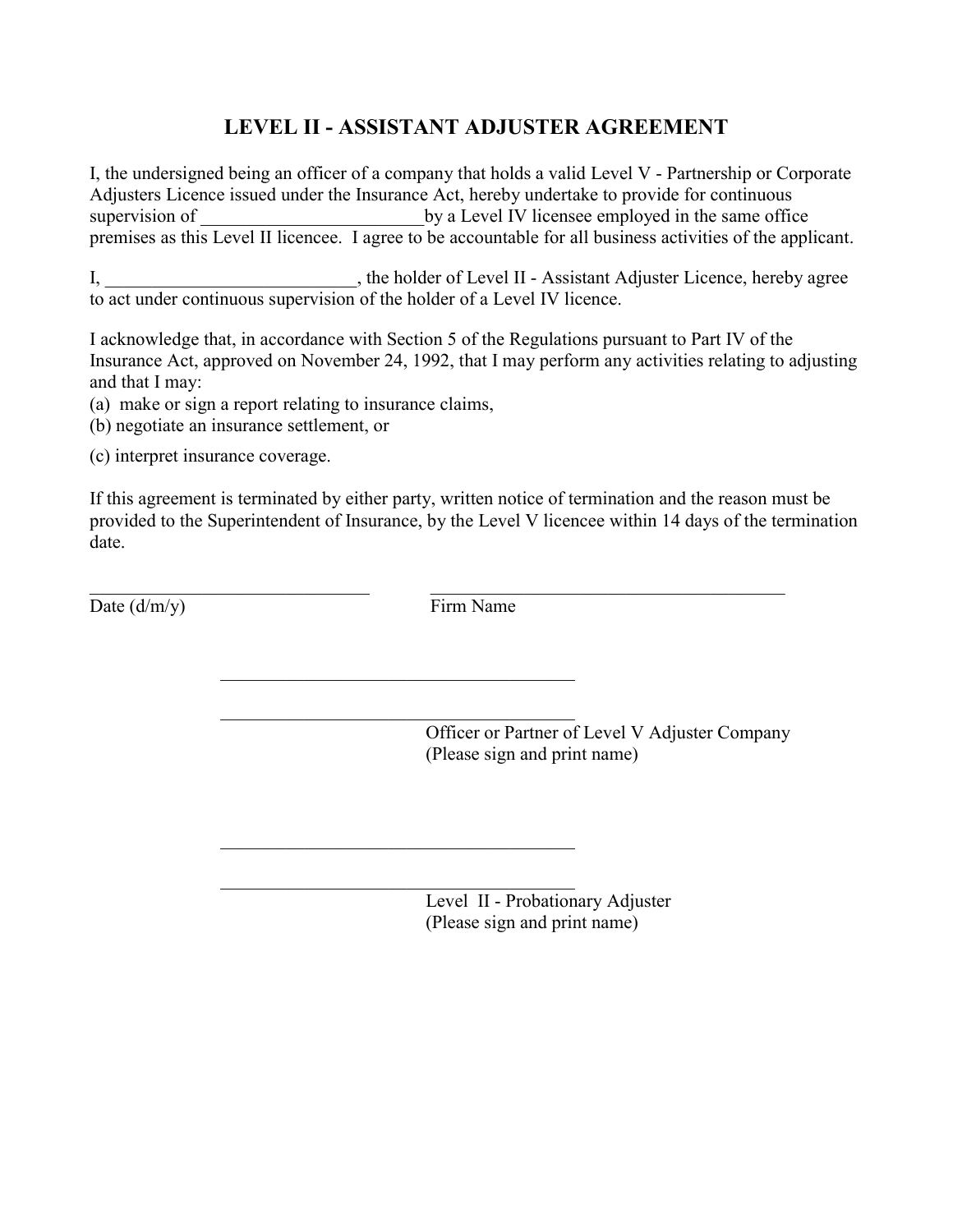#### **LEVEL III - ADJUSTER AGREEMENT**

I, the undersigned being an officer of a company that holds a valid Level V - Partnership or Corporate Adjusters Licence issued under the Insurance Act, hereby undertake to provide for continuous supervision of by a Level IV licensee employed in the same office premises as this Level III licencee. I agree to be accountable for all business activities of the applicant.

I, \_\_\_\_\_\_\_\_\_\_\_\_\_\_\_\_\_\_\_\_\_, the holder of Level III - Adjuster Licence, hereby agree to act under continuous supervision of the holder of a Level IV licence.

I acknowledge that, in accordance with Section 7 of the Regulations pursuant to Part IV of the Insurance Act, approved on November 24, 1992, that I may perform any activities relating to adjusting and that I may:

(a) make or sign a report relating to insurance claims,

(b) negotiate an insurance settlement, or

( c) interpret insurance coverage.

If this agreement is terminated by either party, written notice of termination and the reason must be provided to the Superintendent of Insurance, by the Level V licencee within 14 days of the termination date.

Date  $(d/m/v)$  Firm Name

 $\_$  , and the contribution of the contribution of  $\mathcal{L}_\mathcal{A}$  , and the contribution of  $\mathcal{L}_\mathcal{A}$ 

 $\overline{\phantom{a}}$  ,  $\overline{\phantom{a}}$  ,  $\overline{\phantom{a}}$  ,  $\overline{\phantom{a}}$  ,  $\overline{\phantom{a}}$  ,  $\overline{\phantom{a}}$  ,  $\overline{\phantom{a}}$  ,  $\overline{\phantom{a}}$  ,  $\overline{\phantom{a}}$  ,  $\overline{\phantom{a}}$  ,  $\overline{\phantom{a}}$  ,  $\overline{\phantom{a}}$  ,  $\overline{\phantom{a}}$  ,  $\overline{\phantom{a}}$  ,  $\overline{\phantom{a}}$  ,  $\overline{\phantom{a}}$ 

 $\mathcal{L}_\text{max}$  , and the set of the set of the set of the set of the set of the set of the set of the set of the set of the set of the set of the set of the set of the set of the set of the set of the set of the set of the

 $\overline{\phantom{a}}$  ,  $\overline{\phantom{a}}$  ,  $\overline{\phantom{a}}$  ,  $\overline{\phantom{a}}$  ,  $\overline{\phantom{a}}$  ,  $\overline{\phantom{a}}$  ,  $\overline{\phantom{a}}$  ,  $\overline{\phantom{a}}$  ,  $\overline{\phantom{a}}$  ,  $\overline{\phantom{a}}$  ,  $\overline{\phantom{a}}$  ,  $\overline{\phantom{a}}$  ,  $\overline{\phantom{a}}$  ,  $\overline{\phantom{a}}$  ,  $\overline{\phantom{a}}$  ,  $\overline{\phantom{a}}$ 

 $\overline{\phantom{a}}$  ,  $\overline{\phantom{a}}$  ,  $\overline{\phantom{a}}$  ,  $\overline{\phantom{a}}$  ,  $\overline{\phantom{a}}$  ,  $\overline{\phantom{a}}$  ,  $\overline{\phantom{a}}$  ,  $\overline{\phantom{a}}$  ,  $\overline{\phantom{a}}$  ,  $\overline{\phantom{a}}$  ,  $\overline{\phantom{a}}$  ,  $\overline{\phantom{a}}$  ,  $\overline{\phantom{a}}$  ,  $\overline{\phantom{a}}$  ,  $\overline{\phantom{a}}$  ,  $\overline{\phantom{a}}$ 

Officer or Partner of Level V Adjuster Company (Please sign and print name)

Level III - Probationary Adjuster (Please sign and print name)